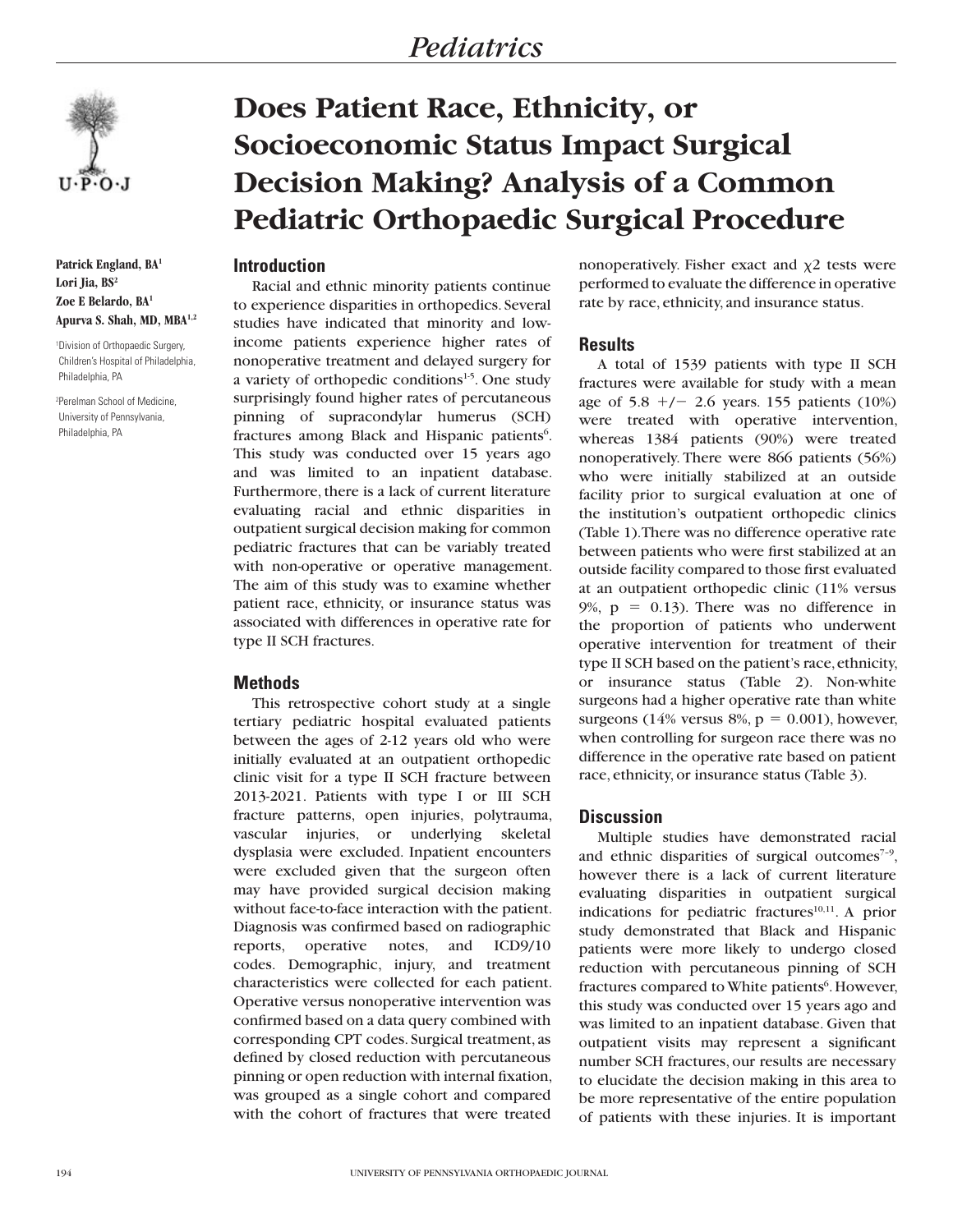| <b>Variable</b>                         | apinos or i calatilo typo il capitatolia jiai fiamolas Fiattart | <b>Total Population (n=1539)</b> |
|-----------------------------------------|-----------------------------------------------------------------|----------------------------------|
| Age at Injury (y)                       |                                                                 | $5.76 + / - 2.56$                |
| Age at Injury (y)                       |                                                                 |                                  |
|                                         | $< \! 5$                                                        | 784                              |
|                                         | 6 to 9                                                          | 603                              |
|                                         | 10 to 12                                                        | 152                              |
| Sex                                     |                                                                 |                                  |
|                                         | Male                                                            | 763 (49%)                        |
|                                         | Female                                                          | 776 (51%)                        |
| Race                                    |                                                                 |                                  |
|                                         | White                                                           | 908 (59%)                        |
|                                         | <b>Black</b>                                                    | 174 (11%)                        |
|                                         | Asian                                                           | 99 (6%)                          |
|                                         | South Asian                                                     | 27 (2%)                          |
| American Indian/Native Alaskan/Hawaiian |                                                                 | $7(0.5\%)$                       |
|                                         | Multiracial                                                     | 42 (3%)                          |
|                                         | Other                                                           | 264 (17%)                        |
|                                         | Refused                                                         | 18 (1.5%)                        |
| <b>Ethnicity</b>                        |                                                                 |                                  |
|                                         | Non-Hispanic                                                    | 1380 (90%)                       |
|                                         | Hispanic                                                        | 136 (9%)                         |
|                                         | Refused                                                         | 23 (1%)                          |
| Payor                                   |                                                                 |                                  |
|                                         | Commercial                                                      | 1092 (71%)                       |
|                                         | Medicaid                                                        | 391 (25%)                        |
|                                         | Self-Pay                                                        | 19 (1.5%)                        |
|                                         | Government (Tricare)                                            | 10 (1%)                          |
|                                         | Other                                                           | 27 (1.5%)                        |
| <b>Mechanism of Injury</b>              |                                                                 |                                  |
|                                         | Low energy fall                                                 | 590 (39%)                        |
|                                         | High energy fall                                                | 214 (14%)                        |
|                                         | Sport                                                           | 50 (3%)                          |
|                                         | Passenger in Body Powered Vehicle                               | 35 (2%)                          |
|                                         | Passenger in Motorized Vehicle                                  | 12 (1%)                          |
|                                         | Direct Blow                                                     | 15 (1%)                          |
|                                         | Not Reported                                                    | 623 (40%)                        |
| <b>Treating Surgeon Race</b>            |                                                                 |                                  |
|                                         | White                                                           | 1103 (72%)                       |
|                                         | Non-White                                                       | 436 (28%)                        |

#### **Table 1. Demographics of Pediatric Type II Supracondylar Humerus Fracture**

Data are given as mean  $+/-$  standard deviation or n (%)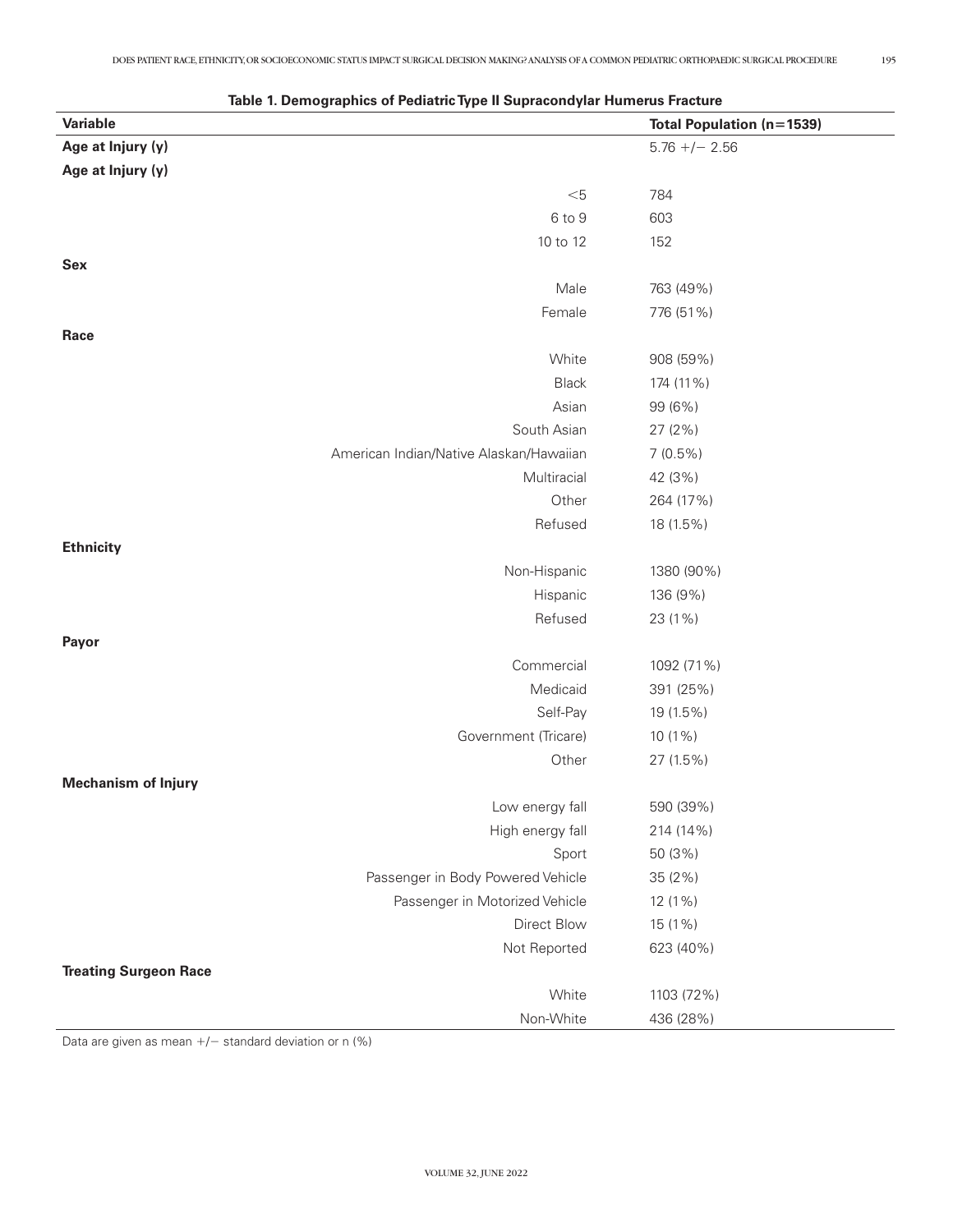|                     |                                | <b>Nonoperative Intervention</b> | <b>Operative Intervention</b> |         |
|---------------------|--------------------------------|----------------------------------|-------------------------------|---------|
| <b>Variable</b>     |                                | $(n=1384)$                       | $(n=155)$                     | P value |
| Race                |                                |                                  |                               | 0.865   |
|                     | White                          | 812 (89.4%)                      | 96 (10.6%)                    |         |
|                     | <b>Black</b>                   | 157 (90.2%)                      | 17 (9.8%)                     |         |
|                     | Asian                          | 92 (92.9%)                       | $7(7.1\%)$                    |         |
|                     | South Asian                    | 26 (96.3%)                       | $1(3.7\%)$                    |         |
|                     | American Indian/Native Alaskan | 6(86%)                           | $1(14\%)$                     |         |
|                     | Multiracial                    | 39 (92.9%)                       | $3(7.1\%)$                    |         |
|                     | Other                          | 235 (89%)                        | 29 (11%)                      |         |
|                     | Refused                        | 17 (94.4%)                       | $1(5.6\%)$                    |         |
| <b>Ethnicity</b>    |                                |                                  |                               | 0.53    |
|                     | Non-Hispanic                   | 1242 (90%)                       | 138 (10%)                     |         |
|                     | Hispanic                       | 120 (88%)                        | 16 (12%)                      |         |
|                     | Refused                        | 22 (96%)                         | $1(4\%)$                      |         |
| <b>Payor Status</b> |                                |                                  |                               | 0.906   |
|                     | Commercial                     | 980 (90%)                        | 112 (10%)                     |         |
|                     | Medicaid                       | 352 (90%)                        | 39 (10%)                      |         |
|                     | Self-Pay                       | 18 (95%)                         | 1(5%)                         |         |
|                     | Government (Tricare)           | 10 (100%)                        | $0(0\%)$                      |         |
|                     | Other                          | 24 (89%)                         | $3(11\%)$                     |         |

**Table 2. Demographic Differences in Treatment Type for Type II Supracondylar Humerus Fractures**

Data are given as adjusted percentage receiving procedure and significance level from Pearson Chi Square Test

to understand that our study only included type II SCH fractures, while Slover et al. included all operatively managed SCH fractures (types II-IV). Current treatment guidelines recommended treating type III and IV fractures with surgery, whereas type II fractures could be treated with either casting or surgical intervention<sup>12</sup>. Given that surgeons could treat type II fractures either operatively or nonoperatively, there was a greater opportunity for bias in decision making relative to the other fracture types. It is unclear if our results are due to changes in treatment over time or due to different decision making for patients in the outpatient setting.

There have also been disparities in pediatric orthopedic care based on insurance status including longer time to initial evaluation and surgery<sup>13-16</sup>, and higher risk of being lost to follow up17,18. However, few studies have readdressed surgical decision making for pediatric fractures based on insurance status<sup>10</sup>. Our study revealed there was no difference in the proportion of patients who received operative treatment based on insurance status. However, one must be aware that there may be unrecognized differences in surgical decision making based on hospital type and region.

This study has several limitations. Our study's operative rate differs from the literature surrounding operative treatment of type II SCH fractures. Epidemiologic studies have reported an operative rate ranging from 5-48%19,20. Over the past few

years there has been a shift to treating type II SCH fractures with operative intervention<sup>12</sup>. Our study likely underestimates the overall operative rate as we only included patients who were initially seen in the outpatient setting. Since the majority of type II SCH fractures are first evaluated in the Emergency Department there are likely many patients who received operative intervention that were not included in this study. There is also potential for co-treatment and selection bias since over half of our cohort was initially stabilized at an outside facility. Our results are unlikely to have been skewed by this occurrence as the operative rate for patients who were initially stabilized at an outside facility did not differ from those who were first seen in an orthopedic clinic. There is also potential for reporting bias via misclassification of race and ethnicity as this data is self-reported. Future geographically diverse multicenter studies are needed to explore this issue on a national level.

#### **Conclusion**

Outpatient clinical decision making for type II SCH fractures is not disproportionately influenced by patient race, ethnicity, or insurance status. It is paramount to continue efforts to elucidate and eliminate disparities in fracture care based on race and socioeconomic status in order to optimize care for all populations.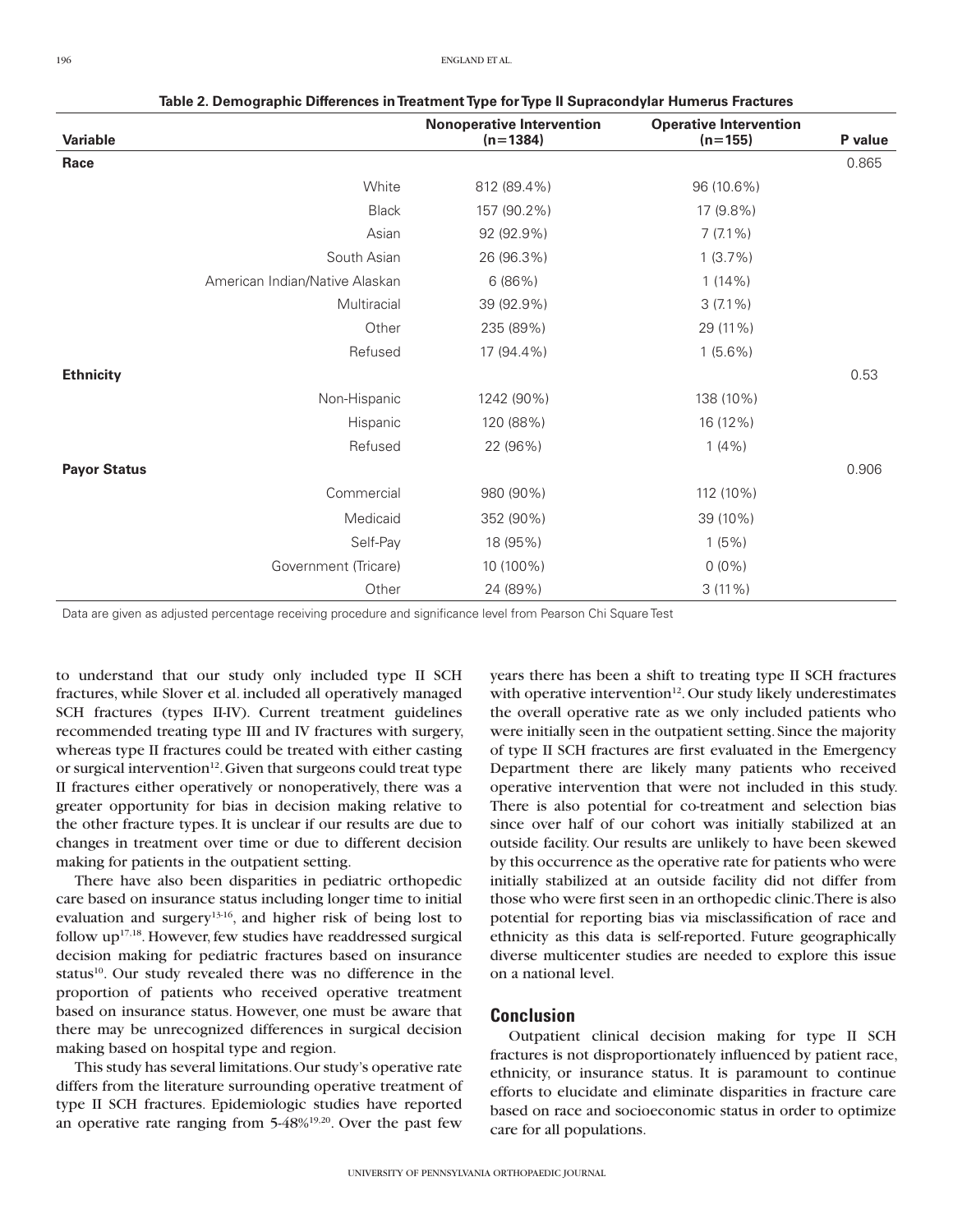| 3A - Operative rates for Non-White Surgeons |                                  |                                      |         |  |  |
|---------------------------------------------|----------------------------------|--------------------------------------|---------|--|--|
| <b>Variable</b>                             | Nonoperative Intervention(n=374) | <b>Operative Intervention (n=62)</b> | P value |  |  |
| Race                                        |                                  |                                      | 0.404   |  |  |
| White                                       | 222 (87%)                        | 34 (13%)                             |         |  |  |
| Black                                       | 44 (86%)                         | 7(14%)                               |         |  |  |
| Asian                                       | 20 (91%)                         | 2(9%)                                |         |  |  |
| South Asian                                 | 6(86%)                           | $1(14\%)$                            |         |  |  |
| American Indian/Native Alaskan              | $1(50\%)$                        | $1(50\%)$                            |         |  |  |
| Multiracial                                 | 10 (77%)                         | 3(23%)                               |         |  |  |
| Other                                       | 68 (84%)                         | 13 (16%)                             |         |  |  |
| Refused                                     | 3(75%)                           | 1(25%)                               |         |  |  |
| <b>Ethnicity</b>                            |                                  |                                      | 0.929   |  |  |
| Non-Hispanic                                | 335 (86%)                        | 55 (14%)                             |         |  |  |
| Hispanic                                    | 35 (85%)                         | 6(15%)                               |         |  |  |
| Refused                                     | 4 (80%)                          | $1(20\%)$                            |         |  |  |
| <b>Payor Status</b>                         |                                  |                                      | 0.843   |  |  |
| Commercial                                  | 262 (85%)                        | 45 (15%)                             |         |  |  |
| Medicaid                                    | 94 (85%)                         | 16 (15%)                             |         |  |  |
| Self-Pay                                    | 6(86%)                           | $1(14\%)$                            |         |  |  |
| Government (Tricare)                        | 4 (100%)                         | $0(0\%)$                             |         |  |  |
| Other                                       | 8 (100%)                         | $0(0\%)$                             |         |  |  |

# **Table 3. Demographic Differences in Treatment Type for Type II Supracondylar Humerus Fractures by Surgeon Race**

# **3B – Operative Rates for White Surgeons**

| <b>Variable</b>                | Nonoperative Intervention (n=1010) | <b>Operative Intervention (n=93)</b> | P value |
|--------------------------------|------------------------------------|--------------------------------------|---------|
| Race                           |                                    |                                      | 0.364   |
| White                          | 590 (90%)                          | 62 (10%)                             |         |
| Black                          | 113 (92%)                          | 10 (8%)                              |         |
| Asian                          | 72 (93%)                           | 5(7%)                                |         |
| South Asian                    | 20 (100%)                          | $0(0\%)$                             |         |
| American Indian/Native Alaskan | $5(100\%)$                         | $0(0\%)$                             |         |
| Multiracial                    | 29 (100%)                          | $0(0\%)$                             |         |
| Other                          | 167 (91%)                          | 16 (9%)                              |         |
| Refused                        | 14 (100%)                          | $0(0\%)$                             |         |
| <b>Ethnicity</b>               |                                    |                                      | 0.333   |
| Non-Hispanic                   | 907 (92%)                          | 83 (8%)                              |         |
| Hispanic                       | 85 (90%)                           | 10 (10%)                             |         |
| Refused                        | 18 (100%)                          | $0(0\%)$                             |         |
| <b>Payor Status</b>            |                                    |                                      | 0.711   |
| Commercial                     | 718 (91%)                          | 67 (9%)                              |         |
| Medicaid                       | 258 (92%)                          | 23 (8%)                              |         |
| Self-Pay                       | 12 (100%)                          | $0(0\%)$                             |         |
| Government (Tricare)           | $6(100\%)$                         | $0(0\%)$                             |         |
| Other                          | 16 (84%)                           | 3(16%)                               |         |

Data are given as adjusted percentage receiving procedure and significance level from Pearson Chi Square Test